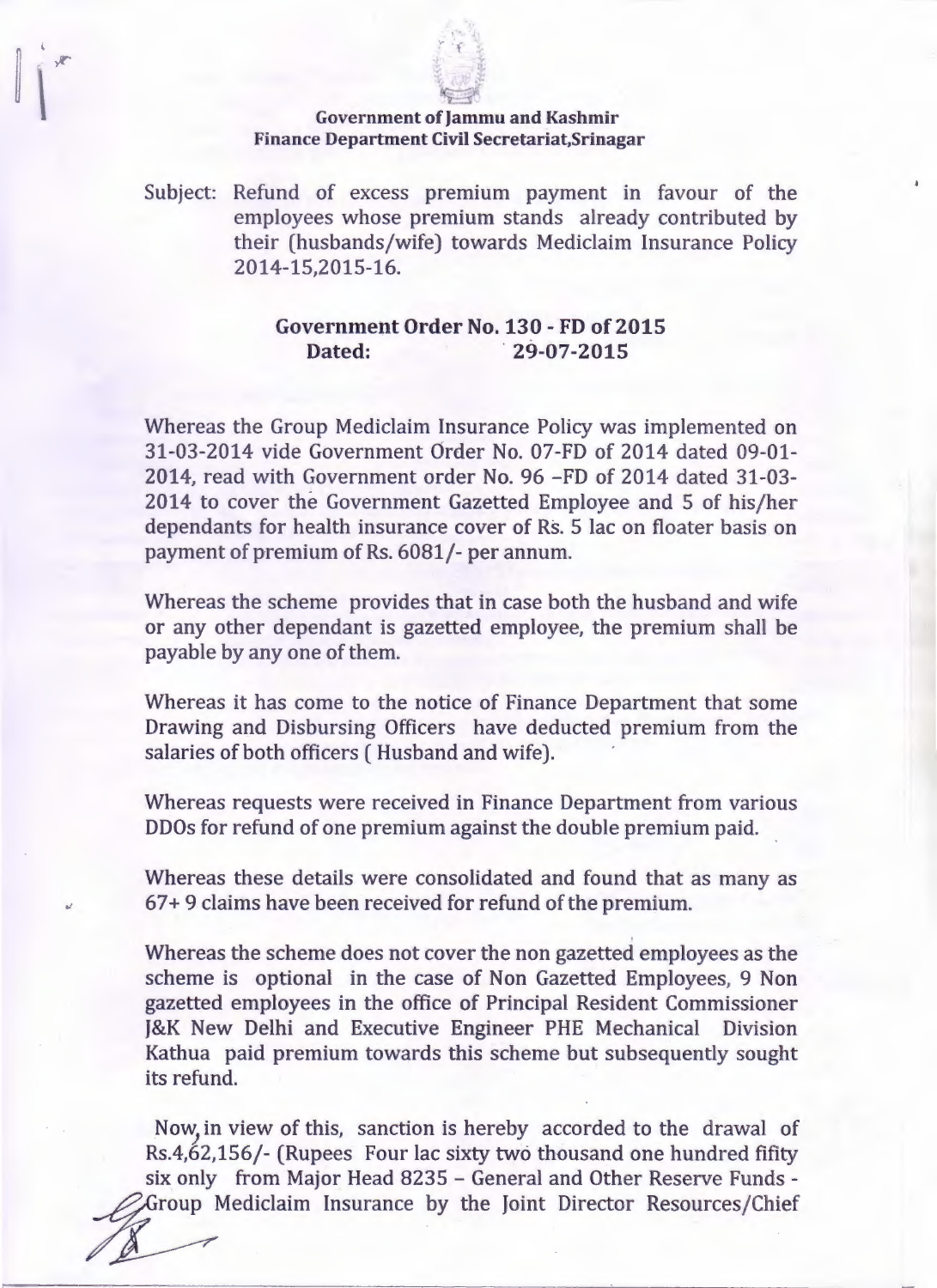Accounts Officer, Finance Department for further release of the amount to the officers/officials as mentioned in the Annexure appended to this Govt Order through their DDOs who after proper verification of the premium paid shall make refund to the concerned.

By order of the Government of Jammu and Kashmir.

Sd/-

(Navin K. Choudhary),IAS Commissioner Secretary to Govt. Finance Department

No: FD/Mediclaim/08/MF-III Dated: 29 -07-2015

Copy to the:

- 1. All Financial Commissioners.
- 2. All Principal Secretaries/Principal Resident Commissioner, J&K Govt. 5- Prithvi Raj Road New Delhi.
- 3. All Commissioner/Secretaries to Government.
- 4. Director General Budget/Director General Accounts & Treasuries, /Director Codes Finance Department.
- 5. Joint Director Resources/Chief Accounts Officer, Finance Department for information and necessary action.
- 6. OSD to Hon'ble Minister Finance for information of the Hon'ble Minister.
- 7. Private Secretary to Commissioner Secretary to Govt; Finance Department for information of the Commissioner Secretary Finance.
- 8. Officers In-charge Websites, General Administration Department, Finance Department and DGAT for immediate necessary action.
- 9. Order file/Master file for two pcs.

 $\overline{\phantom{a}}$ housela

(Ghulam Dastgeer Alam) Under Secretary to Govt Finance Department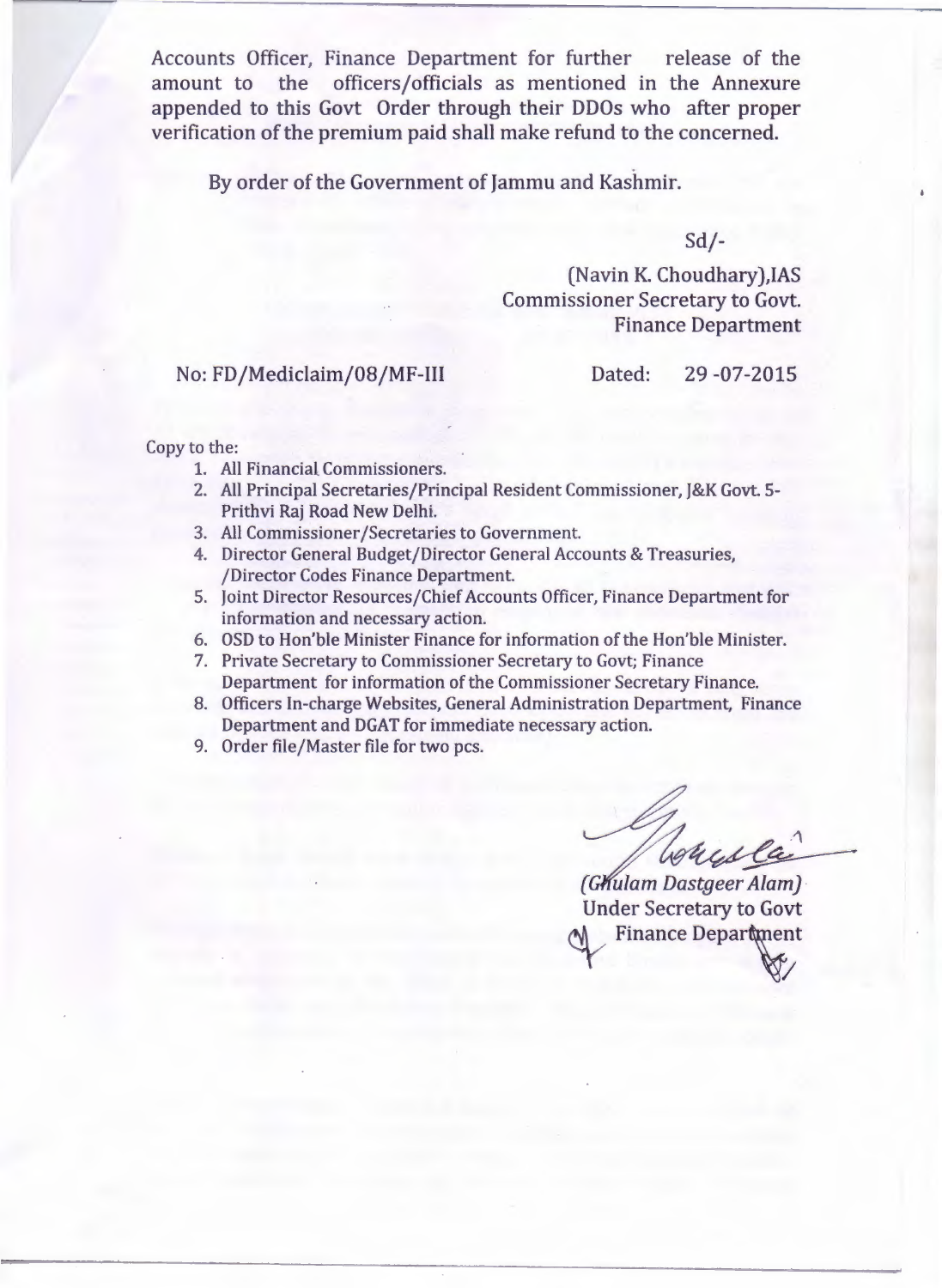## **Annexure to Government Order No. 130-FD of 2015**

 $\mathbf{r}$ 

## **Dated 29-07-2015**

| S.NO           | Name of the Officer<br>whom<br>to<br>the<br>premium is to be<br>refunded | <b>Designation</b>                                                                                   | <b>Double</b><br>premium paid<br>by                                                                                                    | <b>Relation</b><br>with the<br>officer (subscriber) | <b>Amount</b> | <b>Drawing and</b><br><b>Disbursing</b><br>Officer (DDO)                                        |
|----------------|--------------------------------------------------------------------------|------------------------------------------------------------------------------------------------------|----------------------------------------------------------------------------------------------------------------------------------------|-----------------------------------------------------|---------------|-------------------------------------------------------------------------------------------------|
| $\mathbf{1}$   | Dr. Mohd<br>Faheem<br>Ahsan                                              | Dental<br>Surgeon BMO<br>Health<br>8 <sub>L</sub><br>Family<br><b>Welfare Ghat</b>                   | Dr<br>Seema<br>Parveen Dental<br>Surgeon Distt<br><b>Hospital Doda</b>                                                                 | wife                                                | Rs.6081/-     | Chief Medical Officer<br><b>Ghat Doda</b>                                                       |
| $\overline{2}$ | Showkata Hussain                                                         | Lecturer<br><b>Govt. Girls Hr</b><br><b>Sec</b><br>School<br><b>Kadipora</b><br>Anantnag             | Javaid Hussain<br><b>Bhat</b><br>Sr.<br>Lecturer<br><b>DIET</b><br>Kulgam                                                              | Husband                                             | Rs.6081/-     | Principal Govt. Girls Hr<br>Sec School Kadipora<br>Anantnag                                     |
| 3              | Mohd Yaqub Shah                                                          | I/C<br>Headmaster<br>Govt<br>High<br>School Sopat<br>Kulgam                                          | Masrat Jan Distt<br>Youth Services<br>& Sports Officer<br>Kulgam                                                                       | Wife                                                | Rs.6081/-     | <b>Headmaster Govt High</b><br><b>School Sopat Tangpora</b><br>Kulgam                           |
| $\overline{4}$ | Rajnee Manhas                                                            | Lecturer<br>in<br>Hindi Govt Hr<br><b>Sec</b><br>School<br>Khellani<br>Doda                          | Parkash<br>0 <sub>m</sub><br><b>Katoch Principal</b><br>(then<br>$S_{\Gamma}$<br>Lecturer GHSS<br><b>Boys</b><br>$\pm\pi$<br>Udhampur) | Husband                                             | Rs.6081/-     | Principal Govt Hr Sec<br>School Khellani Doda                                                   |
| 5              | Ishrat Ara                                                               | Lecturer<br>in<br>Chemistry<br><b>Govt. Girls Hr</b><br><b>Sec</b><br>School<br>Kadipora<br>Anantnag | Dr. Mohd Ashraf<br><b>Bhat Consultant</b><br>Pediatrician M&<br><b>CCH</b><br><b>Hospital</b><br>Anantnag                              | Husband                                             | Rs.6081/-     | Principal Govt. Girls Hr<br>Sec School Kadipora<br>Anantnag                                     |
| 6              | Shagufta Yesvi.                                                          | Professor<br>Govt. College<br>of<br>Women<br>M.A.Road Sgr                                            | Syed<br>Fayaz<br>Andrabi<br>Supdt<br><b>Engineer PWD</b>                                                                               | Husband                                             | Rs.6081/-     | Principal Govt. College<br>of Women M.A.Road<br>Sgr                                             |
| $\overline{7}$ | Dr. Shagufta Rasool                                                      | Doctor PHC<br>Chudina<br><b>Block</b><br>Ganderbal                                                   | Dr. Bashir Mohd<br>Chowdhary<br>Distt Hospital<br><b>Budgam</b>                                                                        | Husband                                             | Rs.6081/-     | <b>Block Medical Officer</b><br>Ganderbal                                                       |
| 8              | Ashna Munday                                                             | Lecturer Govt<br>Hr Sec School<br><b>Boys Kathua</b>                                                 | Parul Bhardwaj<br>Dy SP Kupwara                                                                                                        | Husband                                             | Rs.6081/-     | Principal Govt Hr Sec<br><b>School Boys Kathua</b>                                              |
| 9              | Syed<br>Muzaffar<br>Ahmed                                                | Asstt<br>Prof<br>Amar<br>Singh<br>College Sgr                                                        | Shaheen<br>Tabassum Govt<br>Girls Hr<br>Sec<br>School<br>Sallar<br>Kmr                                                                 | wife                                                | Rs.6081/-     | Principal Amar Singh<br><b>College Sgr</b>                                                      |
| 10             | Mehraj U Din                                                             | Sr<br>Drilling<br>Engineer<br>Geology<br>&<br><b>Mining Deptt</b><br>Sgr                             | <b>Tabasum Akther</b><br>Asstt Prof Govt<br>College<br>for<br>Women<br>M.A.<br>Road Sgr                                                | wife                                                | Rs.6081/-     | Drilling Engineer/<br>D.D.O-1 <sup>x</sup> Geology &<br><b>Mining Deptt Srinagar</b>            |
| 11             | Santosh Kumar                                                            | I/C Lecturer<br>Govt Hr Sec<br>School<br><b>Barwal</b><br>Kathua                                     | Omkar<br><b>Nath</b><br>Sharma<br>(then<br>HOD<br><b>DIET</b><br>Shopian)                                                              | Husband                                             | Rs.6081/-     | <b>Principal GHSS Barwal</b><br><b>Kathua</b>                                                   |
| 12             | <b>Bilkis Azra</b>                                                       | <b>Lecturer Govt</b><br>Boys Hr Sec<br>School<br>Nagam<br>Chadoora<br><b>Budgam</b>                  | Javaid<br>Iqbal<br>Wani<br><b>AEE</b><br>(R&W)<br>Sub<br><b>Division Banihal</b>                                                       | Husband                                             | Rs.6081<br>/  | <b>Principal Govt</b><br><b>Boys Hr Sec</b><br><b>School Nagam</b><br>Chadoora<br><b>Budgam</b> |
| 13             | Prem Gupta                                                               | <b>Asstt Director</b><br>(Planning)<br>Directorate of<br>Tourism<br>Jammu                            | Surinder Kumar<br>Gupta<br>Dy.<br><b>Director</b><br>Tourism Jammu                                                                     | Husband                                             | Rs.6081/-     | <b>Director Tourism</b><br>Jammu                                                                |
| 14             | Dr. Rajinder Kour                                                        | Asstt<br>Prof<br>Govt College<br>of Education<br>Jammu                                               | Dr. Mohan Singh<br>Indira<br>Gandhi<br>Dental<br>College<br>Jammu                                                                      | Husband                                             | Rs.6081/-     | Principal<br>Govt<br>College<br>of<br>Education<br>lammu                                        |
| 15             | Smt. Sunita Gupta                                                        | Asstt<br>Prof<br>Govt College                                                                        | Ashwani Kumar<br>Power                                                                                                                 | Husband                                             | Rs.6081/-     | <b>Principal Govt College</b><br>of Education Jammu                                             |

 $\mathcal{O}$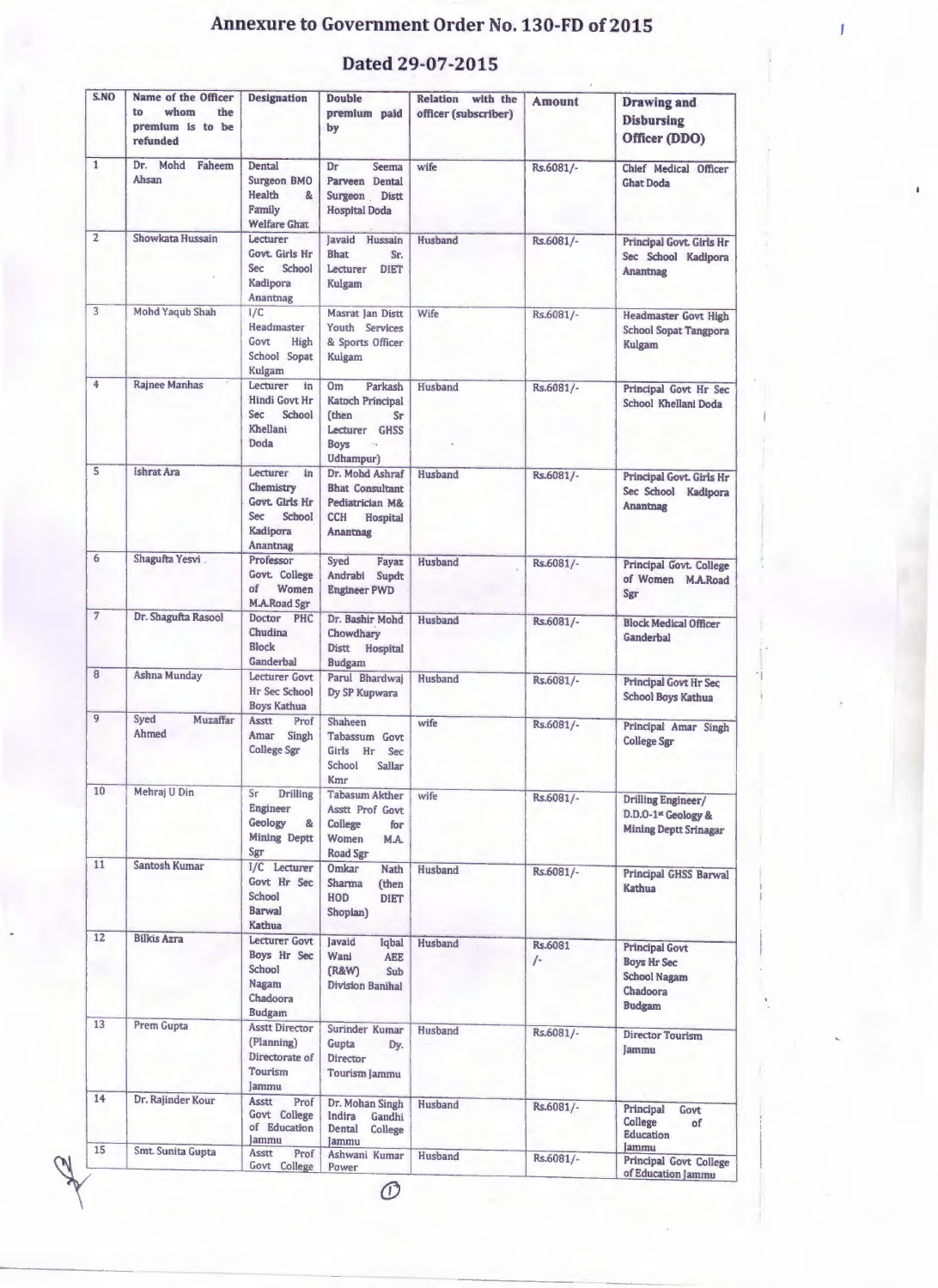|    |                             | of Education<br>Jammu                                                                             | Development<br>Deptt                                                                                 |         |           |                                                                                             |
|----|-----------------------------|---------------------------------------------------------------------------------------------------|------------------------------------------------------------------------------------------------------|---------|-----------|---------------------------------------------------------------------------------------------|
| 16 | Smt. Shashi Prabha          | Prof<br>Asstt<br>Govt College<br>of Education<br>lammu                                            | Dr. Rattan Singh<br>Consultant<br>Pediatrician<br><b>SDH Bhaderwah</b>                               | Husband | Rs.6081/- | Principal Govt College<br>of Education Jammu                                                |
| 17 | Mohd Afzal Bhat             | <b>Executive</b><br>Engineer<br>Mechanical<br><b>Division</b><br><b>SKIMS</b> Soura<br><b>Sgr</b> | Waheeda<br>Akther Lecturer<br>S.P.Hr.<br>Secondary<br>Institute<br>M.A.<br>Road Sgr                  | wife    | Rs.6081/- | <b>Director</b><br>Finance<br><b>SKIMS Soura Sgr</b>                                        |
| 18 | Dr. Basra Mir               | <b>Assistant</b><br>Surgeon<br>€<br>M.0<br><b>PHC</b><br>Khanmoh                                  | Dr. Muzaffar<br>Maqsood<br>Wani                                                                      | Husband | Rs.6081/- | <b>Chief Medical</b><br><b>Officer Srinagar</b>                                             |
| 19 | Sameena                     | Professor in<br>Physics Govt.<br>College<br>οf<br>Women<br>M.A.Road Sgr                           | Prof<br>M.Y.Peerzada<br>Principal Govt<br>Degree College<br>Anantnag                                 | Husband | Rs.6081/- | Principal Govt. College<br>of Women M.A.Road<br>Sgr                                         |
| 20 | <b>Rifat Anjum</b>          | Professor<br>Govt. College<br>of<br>Women<br>M.A.Road Sgr                                         | Dr.<br>Jahangir<br>Aslam<br>Makhdoomi<br>Medical Officer<br><b>PHC Chewadara</b>                     | Husband | Rs.6081/- | Principal Govt. College<br>of Women M.A.Road<br>Sgr                                         |
| 21 | <b>Tabasum Rafiq</b>        | Professor<br>Govt. College<br>of<br>Women<br>M.A.Road Sgr                                         | Dr.<br>Haroon<br>Rashid Medical<br>Supdt<br><b>JLNM</b><br>Hospital                                  | Husband | Rs.6081/- | Principal Govt. College<br>of Women M.A.Road<br>Sgr                                         |
| 22 | <b>Kounser Bhat</b>         | Professor<br>Govt. College<br>Women<br>of<br><b>M.A.Road Sgr</b>                                  | Muneer Ahmad<br>Sheikh<br>Ex.<br><b>Engineer</b><br>Electric Deptt<br><b>Bijbehara</b>               | Husband | Rs.6081/- | Principal Govt. College<br>of Women M.A.Road<br>Sgr                                         |
| 23 | Dr. Madhuri Slathia         | Doctor Block<br>Medical<br>Officer Health<br>&<br>Family<br><b>Welfare Marh</b><br>Jammu          | Subash<br>Dr.<br>Singh<br>Slathia<br>lecturer<br>Govt<br>Medical College<br><b>Jammu</b>             | Husband | Rs.6081/- | <b>Block Medical Officer</b><br>Health & Family<br>Welfare Marh Jammu                       |
| 24 | Kuldeep<br>Krishan<br>Raina | Supdt<br><b>Engineer</b><br>Elect M& RE<br>Circle<br>Pulwama                                      | Sr. Lecturer in<br><b>GHS</b><br>Camp<br>Durga<br>Nagar<br>lammu                                     | Wife    | Rs.6081/- | Supdt Engineer Elect<br>Planning &<br>Design<br>Circle Jammu                                |
| 25 | Shabana Ali                 | <b>Asstt</b><br>Prof<br>Govt College<br>for<br>Women<br><b>Nawakadal</b><br>Sgr                   | Abrar<br>Shah<br>Lecturer in Govt<br>Polytechnic<br>College<br><b>Bandipora</b>                      | Husband | Rs.6081/- | <b>Principal Govt College</b><br>for Women Nawakadal<br>Sgr                                 |
| 26 | Shabnam<br>Kousar<br>Gagroo | A.O Northern<br><b>Zonal</b><br><b>Accountancy</b><br><b>Tranining</b><br>Institute<br>Jammu      | Mohd Yasin A.O. Husband<br><b>Finance Deptt</b>                                                      |         | Rs.6081/- | <b>Principal Northern</b><br>Zonal Accountancy<br><b>Training Institute</b><br><b>Jammu</b> |
| 27 | Nishu                       | A.O Northern<br>Zonal<br>Accountancy<br><b>Tranining</b><br>Institute<br><b>Jammu</b>             | Dr.<br>Ashok<br>Kumar<br>Live<br><b>Stock</b><br>Development<br>Officer Animal<br>Husbandry<br>Deptt | Father  | Rs.6081/- | Principal Northern<br><b>Zonal Accountancy</b><br><b>Training Institute</b><br>Jammu        |
| 28 | Seema                       | Asstt<br>Prof<br>Govt Degree<br>College<br>Rajouri                                                | Suresh<br>Kumar<br>Dy. SP HG/CD<br>Rajouri                                                           | Husband | Rs.6081/- | <b>Principal Govt Degree</b><br><b>College Rajouri</b>                                      |
| 29 | Naseem Akther               | Under<br>Secy<br>PDD                                                                              | Dr Nazir Ah.<br>Wani Consultant<br>Surgeon                                                           | Husband | Rs.6081/- | FA/CAO PDD Civil<br><b>Sectt Srinagar</b>                                                   |
| 30 | Mohd Fiesel Queshi          | SP <sub>(</sub><br>Staff<br>Officer to IGP<br>Traffic<br>$18$ K<br>Sgr)                           | Dr<br>Saheela<br>Qureshi<br>Govt<br>Hospital<br>Gandhinagar<br>Jammu                                 | Wife    | Rs.6081/- | <b>IGP Traffic J&amp;K Sgr</b>                                                              |
| 31 | Rakesh Kumar Gupta          | 1/C<br>Prof<br>Indira Gandhi<br>Govt. Dental<br>College<br>Jammu                                  | Dr.<br>Sunita<br>Verma<br>Dental<br>Surgeon                                                          | Wife    | Rs.6081/- | <b>Accounts Officer Indira</b><br>Gandhi Govt. Dental<br>College Jammu                      |
| 32 | Bhawana Koul                | Asstt<br>Prof<br>Indira Gandhi<br>Govt. Dental<br>College<br><b>Jammu</b>                         | Ashok K Koul<br><b>Asstt Engineer (</b><br>Mech)                                                     | Wife    | Rs.6081/- | <b>Accounts Officer Indira</b><br>Gandhi Govt. Dental<br>College Jammu                      |
| 33 | Sunita Kumari               | Adm. Officer<br>Indira Gandhi<br>Govt. Dental                                                     | Madan<br>Lal<br>Chadgai<br>Addl<br>Director                                                          | Wife    | Rs.6081/- | <b>Accounts Officer Indira</b><br>Gandhi Govt. Dental<br>College Jammu                      |

 $\mathscr{A}$ 

 $\overline{\mathbf{r}}$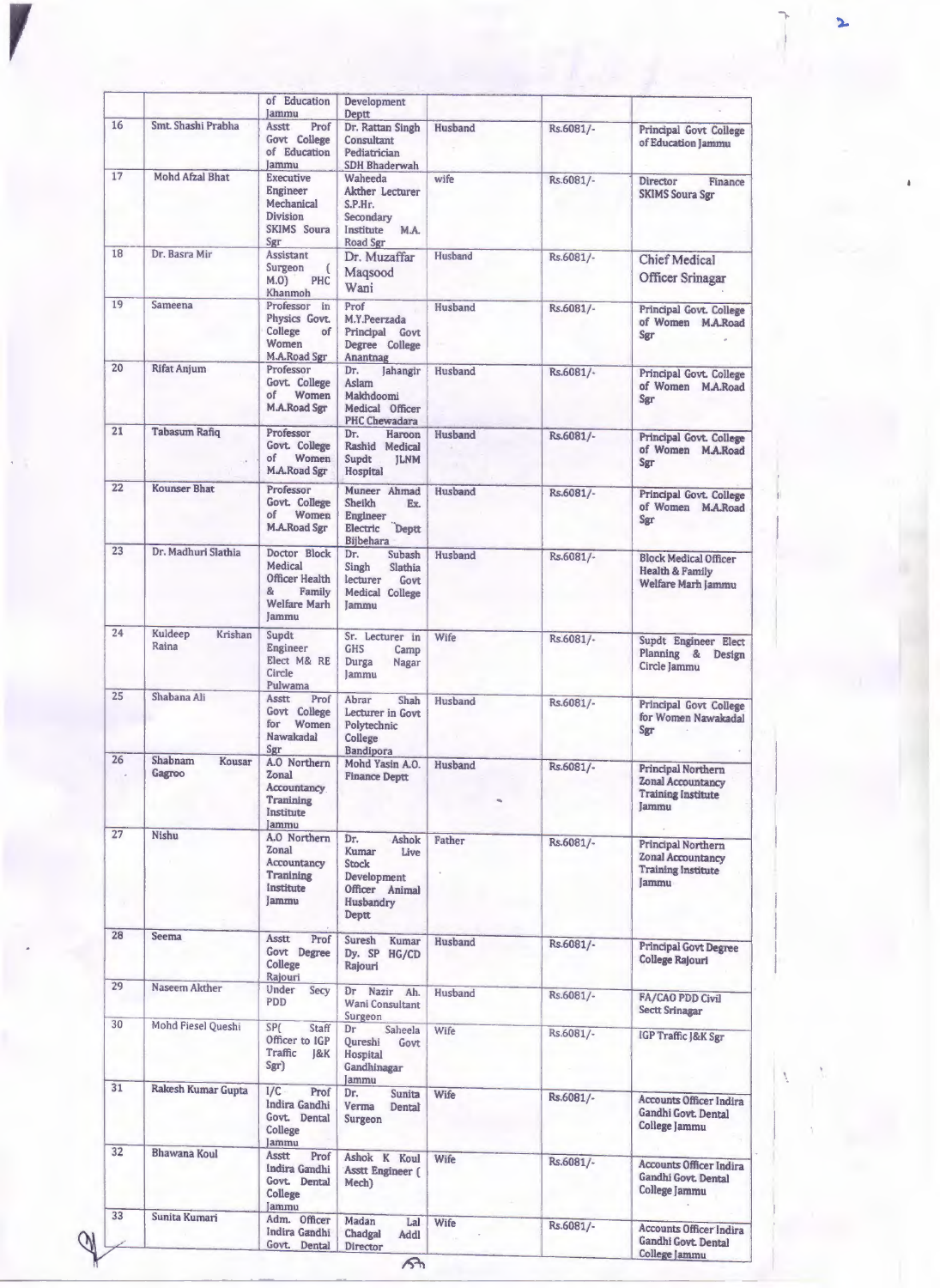|    |                       | College<br>Jammu                                                                                   | Sericulture<br>lammu                                                                                                        |                |             |                                                                                              |
|----|-----------------------|----------------------------------------------------------------------------------------------------|-----------------------------------------------------------------------------------------------------------------------------|----------------|-------------|----------------------------------------------------------------------------------------------|
| 34 | Dr. Mamta Sharma      | Registrar<br>Indira Gandhi<br>Govt. Dental<br>College<br>Jammu                                     | Dr.<br>Gourab<br>Gupta B-Grade<br>Consultant<br>Gandhi<br><b>Nagar</b><br>lammu                                             | Wife           | Rs.6081/-   | <b>Accounts Officer Indira</b><br>Gandhi Govt, Dental<br>College Jammu                       |
| 35 | Neetu Sharma          | Lecturer<br><b>DIET</b><br><b>Khud</b><br><b>Udhampur</b>                                          | Raiiv<br><b>Kumar</b><br><b>Lecturer</b><br><b>Govt</b><br>Hr Sec School<br>Ghagwal Samba                                   | Wife           | Rs.6081/-   | Principal DIET Khud<br><b>Udhampur</b>                                                       |
| 36 | Dr. Neelam Dhar       | <b>Asstt</b><br>Prof<br>Govt College<br>of Education<br>lammu                                      | Omesh Safaya<br><b>Deptt</b><br>of<br>Agriculture<br><b>Jammu</b>                                                           | Husband        | Rs.6081/-   | <b>Principal Govt College</b><br>of Education Jammu                                          |
| 37 | Rithika Kapoor        | Lecturer<br>Commerce of<br>Govt Boys Hr.<br>Secondary<br>School<br>Nowabad<br>lammu                | Dr. Suresh Kohli<br>Animal<br>Husbandry<br>Deptt Jammu                                                                      | Husband        | Rs.6081/-   | Principal Govt Boys Hr.<br>Secondary<br>School<br>Nowabad Jammu                              |
| 38 | Dr. Javeed Iqbal      | Associate<br>Prof Degree<br>College<br><b>Bhaderwah</b>                                            | Najma<br>Fatima<br>Lecturer in HSS<br>Girls<br><b>Bhaderwah</b>                                                             | Wife           | Rs.6081/-   | Principal<br>Degree<br><b>College Bhaderwah</b>                                              |
| 39 | Dr. Manu Arora        | Asstt Prof in<br>Psychiatry<br>Deptt Govt.<br>Medical<br>College<br>Jammu                          | Dr. Piyali Asstt<br>Prof in Govt<br>College<br>of<br>Education<br><b>Jammu</b>                                              | Wife           | Rs.6081/-   | CAO<br>Govt.<br>Medical<br>College Jammu                                                     |
| 40 | Dr. Rupali Khajuria   | A.H.O<br>in<br>Pharmacolog<br>y Deptt Govt.<br><b>Medical</b><br>College<br>Jammu                  | Dr.<br>Suneet<br>Sharma<br>0/I<br>Animal<br>House<br><b>Deptt</b><br>of<br>Pharmacology<br>Govt<br>Medical<br>College Jammu | Husband        | Rs.6081/-   | CAO<br>Govt.<br>Medical<br>College Jammu                                                     |
| 41 | Dr. Kanchan           | 2 <sub>ad</sub><br>PG<br>in<br>Pathology<br>Deptt Govt.<br>Medical<br>College<br><b>Jammu</b>      | Dr. Dalip Singh<br>Vety. Assistant<br>Surgeon<br>in<br>Animal<br>Husbandry<br>Deptt                                         | Husband        | Rs.6081/-   | CAO<br><b>Govt</b><br>Medical<br><b>College Jammu</b>                                        |
| 42 | Dr. Geeta Khajuria    | Medical<br>Officer Govt<br>Hospital<br>Sarwal<br>lammu                                             | Dr.<br><b>Bhupesh</b><br>Khajuria                                                                                           | <b>Husband</b> | Rs.6081/-   | <b>Medical</b><br>Superintendent<br>Govt<br><b>Hospital</b><br><b>Sarwal</b><br><b>Jammu</b> |
| 43 | Khema Devi            | Lecturer<br><b>Economics</b>                                                                       | <b>Ashok Kumar</b><br>Principal<br><b>GHSS Philler</b><br>Kishtwar                                                          | Husband        | Rs.6081/-   | <b>Principal GHSS</b><br>Sarthal Kishtwar                                                    |
| 44 | Mtr. Shakeela Akther  | Lecturer<br>Education<br>Govt.<br>Hr<br>Secondary<br>school<br>Panzan<br>Chadoora<br><b>Budgam</b> | Shoukat Ahmad<br>Khan,<br>Deputy<br><b>Director</b><br>Horticulture<br>Planning<br>&<br>Marketing<br>Jammu                  | Husband        | Rs.6081/-   | Principal<br>Hr<br>Govt.<br>Secondary<br>school<br>Panzan<br>Chadoora<br><b>Budgam</b>       |
| 45 | Renu Angurana         | Professor<br>Govt College<br>for women<br>Gandhi Nagar<br>Jammu                                    | Rajesh Kumar,<br><b>Drilling</b><br>Engineer,<br>Geology<br>and<br>Mining<br>Department<br>Jammu                            | Husband        | Rs.6081/-   | <b>Principal Govt College</b><br>for women<br>Gandhi<br>Nagar Jammu                          |
| 46 | Vandana Khajuria      | Professor<br>Govt College<br>for women<br>Gandhi Nagar<br>Jammu                                    | Rohit Khajuria<br>Ex-<br>Member<br><b>SSRB</b>                                                                              | Husband        | Rs.6081/-   | <b>Principal Govt College</b><br>for women<br>Gandhi<br>Nagar Jammu                          |
| 47 | Indu Khajuria         | Professor<br>Govt College<br>for women<br>Gandhi Nagar<br>Jammu                                    | Kuldeep<br>Chander Raina<br><b>Asstt Engineer</b>                                                                           | Husband        | Rs.6081/-   | <b>Principal Govt College</b><br>for women Gandhi<br>Nagar Jammu                             |
| 48 | Anju Bala             | Professor<br>Govt College<br>for women<br>Gandhi Nagar<br>Jammu                                    | Dr.B.B. Raina                                                                                                               | Husband        | $Rs.6081/-$ | Principal Govt College<br>for women Gandhi<br>Nagar Jammu                                    |
| 49 | <b>Gulshan Bhagat</b> | <b>AEE</b> Electric<br>Purchase<br>Circle-I                                                        | Archana<br>Rani<br>leturer in Govt<br>Hr Sec School                                                                         | Wife           | Rs.6081/-   | Superintending<br><b>Engineer</b><br>Electric<br>Purchase<br>Circle-I                        |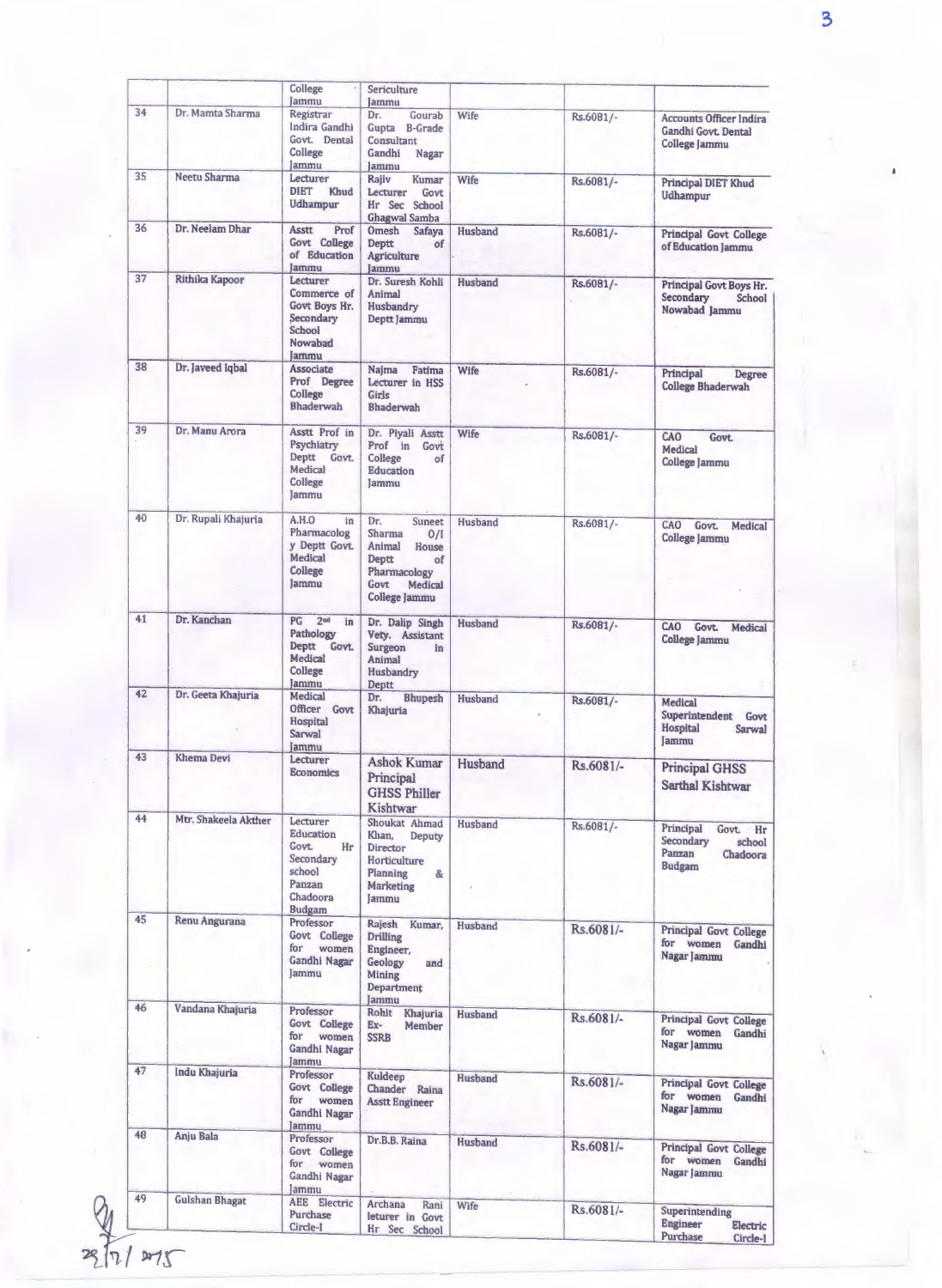|          |                                    | Jammu                                                                              | Nowabad Talab<br>Tillo                                                            |         |                                                                                               | <b>Electric Central Stores</b><br>Complex Rail Head<br>Jammu                  |
|----------|------------------------------------|------------------------------------------------------------------------------------|-----------------------------------------------------------------------------------|---------|-----------------------------------------------------------------------------------------------|-------------------------------------------------------------------------------|
| 50       | Dr. Shivani Padha                  | Medical<br>Officer Govt.<br>Ayd<br>Dispensary<br>Koulpur<br><b>Distt</b><br>Samba  | <b>Bharat</b><br><b>Bhushan</b><br>Sharma Dy.<br>S.P                              | Husband | Rs.6081/-                                                                                     | Asstt. District<br><b>Medical Officer</b><br>I.S.M (Ayush)<br>New Plot Jammu  |
| 51       | Dr. Rehana Maqsood                 | Medical<br>Officer CHC<br>Chattergam                                               | Dr. Zakir<br>Hussain<br>Gilani<br>Medical<br>Officer<br>Charar-i-<br>Sharief      | husband | Rs.6081/-                                                                                     | <b>Block Medical</b><br>Officer Chattergam<br><b>Budgam</b>                   |
| 52       | Dr. Farhana Ahad                   | <b>HOD</b><br>Physiology                                                           |                                                                                   |         |                                                                                               |                                                                               |
| 53       | Dr.Vicar<br>Mohammad Jan           | profesor                                                                           | Dr.Suraya<br>Khan<br>Medical<br>Officer TB<br>Demonstratio<br>n Centre<br>Dalgate | wife    | Rs.6081/-                                                                                     | Director .Finance<br><b>SKIMS Soura Sgr.</b>                                  |
| 54       | Ab<br>Wahid<br>Dr.<br><b>Bhat</b>  | <b>Asst Prof</b>                                                                   | Dr.Rubeena<br><b>Aziz Medical</b><br>Officer CMO<br>Sgr                           | wife    | Rs.6081/-                                                                                     | Director .Finance<br><b>SKIMS Soura Sgr.</b>                                  |
| 55<br>h. | Dr. Azhar Jan                      | <b>Assistant</b><br>Professor<br>Surgical<br>Oncology                              | Safina Alnisa<br><b>MO</b>                                                        | Wife    | Rs.6081/-                                                                                     | Director .Finance<br>SKIMS Soura Sgr.                                         |
| 56       | Dr. Sheikh Ajaz<br>Aziz            | Prof<br>8 <sub>k</sub><br><b>HOD Deptt</b><br>of<br>Oncology                       | Dr.Safia Ajaz<br>MO CMO<br>Sgr                                                    | wife    | Rs.6081/-                                                                                     | Director Finance<br>SKIMS Soura Sgr.                                          |
| 57       | Rehana<br>Dr.<br><b>Tabasum</b>    | <b>Assistant</b><br>Professor<br>Pharmacol<br>ogy                                  | Dr. Sajad<br>Hussian Arif<br><b>Assistant</b><br>Professor<br>Neurosurgery        | Husband | Rs.6081/-                                                                                     | Director .Finance<br><b>SKIMS Soura Sgr.</b>                                  |
| 58       | Dr. Ruhul Jabeen                   | <b>Addl</b><br>Professor<br>C.Medicine<br><b>SKIMS</b>                             | Dr.Zahoor<br>Hamdani SD<br>Magam                                                  | Husband | Rs.6081/-                                                                                     | Director .Finance<br>SKIMS Soura Sgr.                                         |
| 59       | <b>Ishrat Khan</b>                 | <b>Tutor</b><br>in<br>Cow<br><b>SKIMS</b><br>Soura Sgr                             | Dr.R.W.Khan<br>MC.Bemina                                                          | Husband | Rs.6081/-                                                                                     | Director Finance<br><b>SKIMS</b> Soura Sgr.                                   |
| 60       | Mohammad<br><b>Ashraf Hakeem</b>   | Administr<br>ative<br>Officer (G-<br>I)<br>Examinati<br>on Section<br><b>SKIMS</b> | Mrs.<br>Shamima<br>Baba<br>Pvt.Secretary                                          | Wife    | Rs.6081/-                                                                                     | Director .Finance<br>SKIMS Soura Sgr.                                         |
| 61       | Dr. Talib Khan                     | <b>Asstt Prof</b>                                                                  | Dr.Shakul<br>Qamar<br><b>SKIMS</b>                                                | Wife    | Rs.6081/-                                                                                     | Director .Finance<br><b>SKIMS</b> Soura Sgr.                                  |
| 62       | Shangru Rashida                    | Adm.Office<br>r                                                                    | Qazi Siraj-<br>ud-Din                                                             | Husband | Rs.6081/-                                                                                     | Director .Finance<br><b>SKIMS Soura Sgr</b>                                   |
| 63       | Mrs.<br>Dar<br>Shamshada<br>Akhtar | <b>ANS</b>                                                                         | Awaited                                                                           | Awaited | Rs.6081/-<br>(Payment shall<br>be released after<br>receipt of all<br>requisite<br>documents) | Director .Finance<br><b>SKIMS Soura Sgr</b><br>(Information not<br>furnished) |
| 64       | Mrs. Rehana                        | Chief<br>Planner                                                                   | Dr.Gowhar<br><b>Ahamad Bhat</b><br>Dental                                         | Husband | Rs.6081/-                                                                                     | <b>Director</b><br>.FinanceSKIMS                                              |